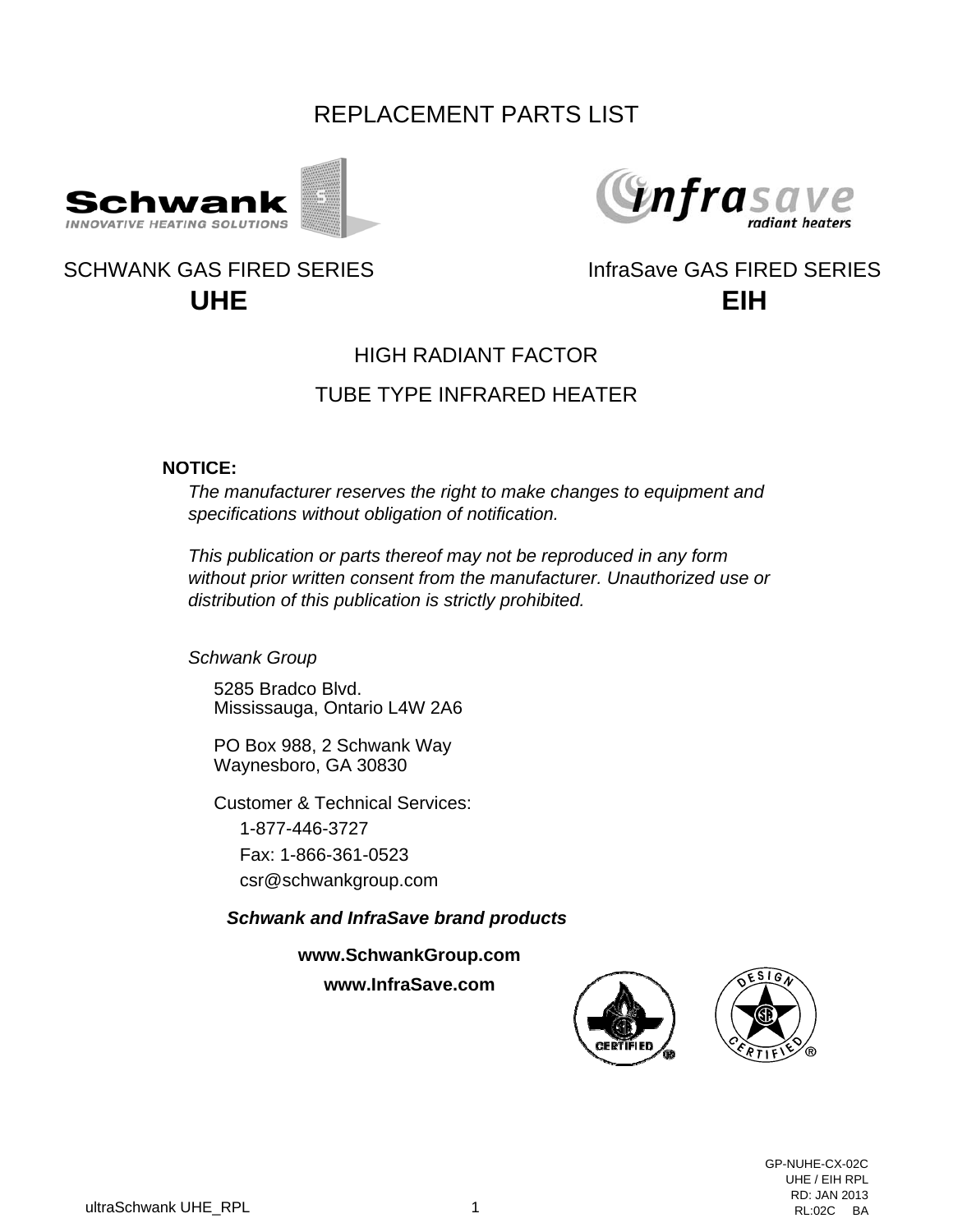

| <b>PART NAME</b>                       | PART#      | <b>PART DESCRIPTION</b>                                                                | <b>SUPPLEMENT</b> |
|----------------------------------------|------------|----------------------------------------------------------------------------------------|-------------------|
| <b>FLANGED ADAPTER</b>                 | JS-0501-UL | :4" Dia. x 7-3/4" Flanged Adapter - UL                                                 |                   |
| <b>BURNER ASSEMBLY HOUSING</b>         | JS-0582-UL | Burner housing coated orange - Schwank                                                 |                   |
|                                        | JJ-0582-UL | Burner housing coated grey - InfraSave                                                 |                   |
| <b>3 COMPONENT PLATE</b>               | JS-0581-UL | Component Mounting Plate                                                               |                   |
| <b>4 :TERMINAL BLOCK</b>               |            | JM-0455-DD Terminal block                                                              |                   |
| 5 STATUS INDICATOR LIGHTS              |            | JW-0519-AM Indicator light - Amber                                                     |                   |
|                                        |            | JW-0519-GR Indicator light - Green                                                     |                   |
|                                        |            |                                                                                        |                   |
| <b>HOUSING GROMMET</b>                 |            | JP-2033-XX : Grommet connector - electrical cord & spark wire                          |                   |
| <b>ELECTRICAL CORD</b>                 |            | JB-0567-XX : Electrical Cord - 6' with standard 120V plug                              |                   |
| 8 STEP DOWN TRANSFORMER                |            | JA-0775-XX :Transformer 120/24V, 20VA AT120B1028                                       |                   |
| <b>9 RELAY SWITCH 24V/120V</b>         |            | JS-0568-CC 24V/120V Relay Switch                                                       |                   |
| <b>10 BLOCKED FLUE PROVING SWITCH</b>  |            | JS-0577-TT : Blocked Flue Switch 0.60" WC                                              | 60,000            |
| (Normally Closed Switch)               |            | JS-0577-YA :Blocked Flue Switch 0.70" WC                                               | 90,000            |
| Mounting bracket is attached to switch |            | JS-0577-UL Blocked Flue Switch 0.74" WC                                                | 130,000           |
|                                        | JS-0577-YY | Blocked Flue Switch 0.90" WC                                                           | 160,000           |
|                                        |            | JS-0578-UL Blocked Flue Switch 1.03" WC                                                | 200,000           |
| 11 COMBUSTION AIR PROVING SWITCH       |            | JS-0575-UL Air Proving Switch 0.70" WC                                                 | 60,000            |
| (Normally Open Switch)                 |            | JS-0576-UL Air Proving Switch 1.10" WC                                                 | 90, 130, 200,000  |
| Mounting bracket is attached to switch | JS-0575-ZB | : Air Proving Switch 0.90" WC                                                          | 160,000           |
| <b>AIR SWITCH TUBING (NOT SHOWN)</b>   |            | JS-0572-SE : Air Switch Tubing Set 2 Pieces 1/4" x 20" PVC                             |                   |
| <b>12 IGNITION CONTROL</b>             |            | JA-0568-XX : Control DSI 24VAC S87J-1034                                               |                   |
|                                        |            | Ignition Replacement Kit! JA-0568-KT :KIT: DSI Control S87J + Cable + Igniter + Gasket |                   |
| <b>13 IGNITION CABLE</b>               |            | JS-0518-XX High Voltage Ignition Cable (24")                                           |                   |
| 14 IGNITER KIT                         |            | JA-0571-KT Spark Igniter & Gasket Kit                                                  |                   |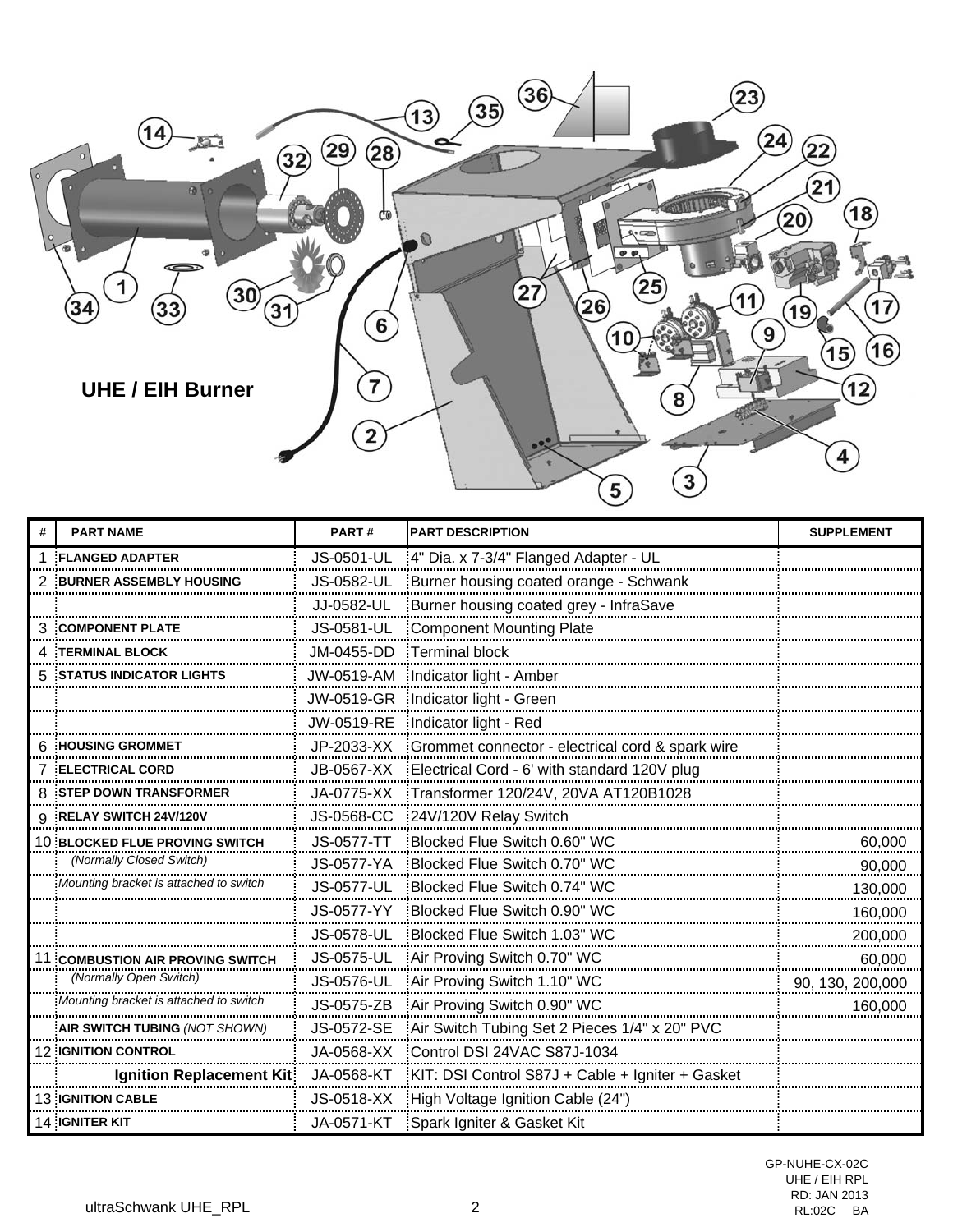#### **SEE EXPLODED VIEW OF BURNER ON PREVIOUS PAGE**

| <b>PART DESCRIPTION</b>             | PART#                       | <b>PART DESCRIPTION</b>                                           | <b>SUPPLEMENT</b>             |
|-------------------------------------|-----------------------------|-------------------------------------------------------------------|-------------------------------|
| 15:90° GAS SUPPLY ELBOW             |                             | 90° Gas Elbow - 1/2" x 1/2"                                       |                               |
| 16 GAS SUPPLY NIPPLE - 4            |                             | 4" x 1/2" Gas Supply Nipple                                       |                               |
| 17:90° INLET FLANGE ELBOW           |                             | JS-0588-UM Valve Inlet 90° Flange Elbow - 1/2"F x 1/2"F           |                               |
| 18 GAS VALVE MOUNT BRACKET          | JS-0585-UA                  | Mounting Bracket - Gas Valve to Blower Assembly                   |                               |
| 19 GAS VALVE                        | JL-0701-AA                  | :Combination Gas Valve - 3.5" wc 24Vac NG                         |                               |
|                                     | JA-0506-XX                  | Slow Opening Gas Valve - 3.5" wc 24Vac NG                         | 200,000 ONLY                  |
| 20:90° OUTLET FLANGE ELBOW          | JS-0588-UL                  | Valve Outlet 90° Flange Elbow - 3/8"F x 1/2"F                     |                               |
| 21.GAS NIPPLE                       |                             | 1" x 1/2" Gas Supply Nipple                                       |                               |
| 22: ORIFICE HOLDER                  | JS-0585-UD                  | Orifice Holder - 90° Elbow                                        |                               |
| 23: AIR INTAKE ADAPTER              | JS-0595-SP                  | Air Inlet Adapter with Air Restrictor Orifice - 1-3/4"            | 60 NG                         |
|                                     |                             | JS-0595-UA : Air Inlet Adapter with Air Restrictor Orifice - 2"   | 90 NG                         |
|                                     | JS-0595-UD                  | Air Inlet Adapter with Air Restrictor Orifice - 2-3/8"            | 130 & 160 NG                  |
|                                     |                             | JS-0595-UG Air Inlet Adapter with Air Restrictor Orifice - 2-3/4" | 200 NG                        |
| 24 BLOWER ASSEMBLY                  | JS-0579-UL                  | Blower assembly Ultra burner                                      |                               |
| 25 PRESSURE SWITCH TUBING           |                             | JS-0585-UG Adapter for connection of 1/4" pressure switch tubing  |                               |
| <b>26 EQUALIZER PLATE</b>           | JS-0593-UA                  | Outlet equalizer plate UL 60 NG                                   | 60 NG                         |
|                                     | JS-0593-UD                  | Outlet equalizer plate UL 90 NG                                   | 90 NG                         |
|                                     |                             | JS-0593-UG : Outlet equalizer plate UL 130 NG                     | 130 NG                        |
|                                     |                             | JS-0593-UJ : Outlet equalizer plate UL 160 NG                     | 160 NG                        |
| 27 FLANGE ADAPTER GASKET            |                             | JS-0591-XX Gasket - Flange Adapter to Tube                        |                               |
| <b>28 MAIN BURNER ORIFICE</b>       |                             | JS-0726-DM Gas orifice 60 Mbh NG Ultra - 26 DMS                   | 60 NG                         |
|                                     |                             | JS-0715-DM Gas orifice 90 Mbh NG Ultra - 15 DMS                   | 90 NG                         |
|                                     |                             | JS-0758-MM : Gas orifice 130 Mbh NG Ultra - 5.8 mm                | 130 NG<br>                    |
|                                     | JS-0725-IN                  | :Gas orifice 160 Mbh NG Ultra - 1/4" Drill Size                   | 160 NG                        |
|                                     |                             | JS-070N-NS : Gas orifice 200 Mbh NG Ultra - 'N' Drill Size        | 200 NG                        |
| 29 BURNER AIR RESTRICTOR RING       |                             | JS-0585-UJ Burner Cup Air Restrictor Ring UL 60 NG                | 60 NG<br>                     |
|                                     |                             | JS-0585-UK Burner Cup Air Restrictor Ring UL 90 NG                | 90 NG                         |
|                                     |                             | JS-0585-UL : Burner Cup Air Restrictor Ring UL 130 NG             | 130 NG                        |
|                                     |                             | JS-0585-UM Burner Cup Air Restrictor Ring UL 160 NG               | 160 NG                        |
|                                     | JS-0585-UN                  | Burner Cup Air Restrictor Ring UL 200 NG                          | 200 NG                        |
| <b>30 BURNER AIR DIVERTER</b>       | JS-0585-UP                  | Burner Air Diverter - UL 60 NG                                    | 60,000 NG                     |
|                                     |                             | JS-0585-UR Burner Air Diverter - UL 90 NG                         | 90,000 NG                     |
| <b>31 AIR DIVERTER RETAINER NUT</b> | JS-0585-US-                 | Burner Air Diverter Retainer Nut                                  | 60 & 90,000 NG                |
| <b>32 BURNER CUP</b>                |                             | JS-0512-CA Burner Cup - Cast Aluminum                             |                               |
| 33 SIGHT GLASS ASSEMBLY             |                             |                                                                   |                               |
| 34 FLANGE GASKET: BURNER / TUBE     |                             | JS-0591-XX Flange Adapter Gasket                                  |                               |
| 35 EYE BOLT                         | JF-1012-EB                  | Eye Bolt                                                          |                               |
| <b>COMBUSTION AIR WALL CAP</b>      | JS-0532-VC                  | Birdscreened 4" Air Intake Wall Cap                               | <b>Optional Accessory</b><br> |
| <b>COMBUSTION AIR ROOF CAP</b>      |                             | JA-0530-XX 4" Air Intake Roof Cap - Not Shown                     | <b>Optional Accessory</b>     |
| <b>COMPLETE BURNER KIT</b>          | Refer to Current Price List |                                                                   |                               |